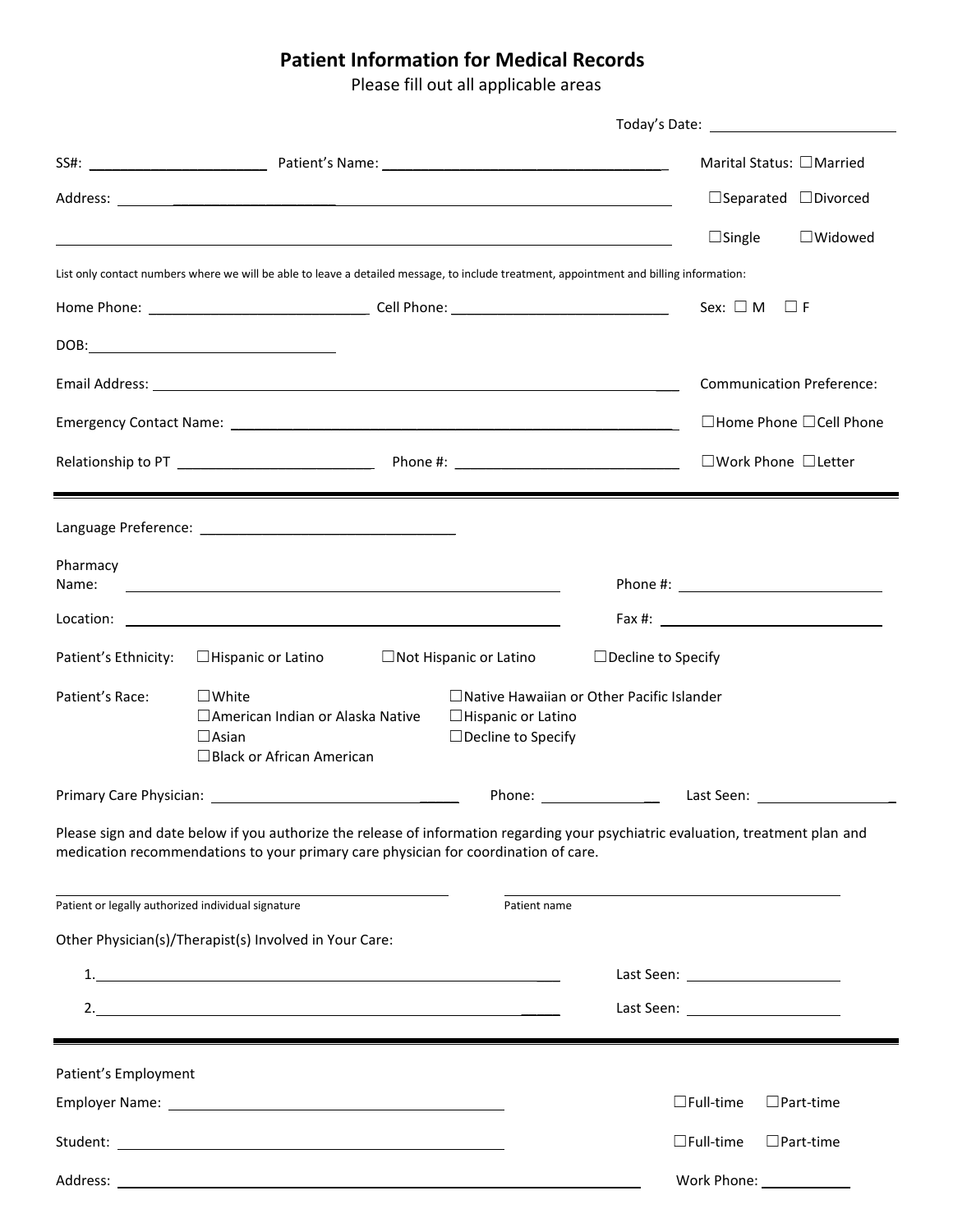## **Permission to Treat**

ŧ, , give permission for all employees/contracted employees of Jeffrey Ferraro, M.D. (Jeffrey Ferraro, LLC/Capital City Psychiatry) and Prasanti Tatini, M.D. (Florida First Psychiatry Specialist, LLC) to provide me with services. I also assign directly to Jeffrey Ferraro, M.D. (Jeffrey Ferraro, LLC/Capital City Psychiatry) and Prasanti Tatini, M.D. (Florida First Psychiatry Specialist, LLC) to provide me with services. I understand I am financially responsible for all charges whether or not paid by insurance. I authorize the physician to release all information necessary to secure payment for benefits. I also understand it is my responsibility to verify my insurance company has received a claim for services rendered.

| Patient or legally authorized individual signature                                                                                                                                                                         | Print name |         |  |
|----------------------------------------------------------------------------------------------------------------------------------------------------------------------------------------------------------------------------|------------|---------|--|
| Relationship (parent, legal, guardian, personal representative, etc.)                                                                                                                                                      | Date       |         |  |
| Please review and initial our office policies below:                                                                                                                                                                       |            | Initial |  |
| All payments/co-payments are due, in full, at the time of services.                                                                                                                                                        |            |         |  |
| Appointment cancelations require one business day notice prior to the scheduled appointment time.                                                                                                                          |            |         |  |
| Failure to give 24-business hour notice for a cancelation of appointment will result in a "no show" fee of \$40.                                                                                                           |            |         |  |
| Please contact us by 12:00 PM on Friday to cancel an appointment scheduled on a Monday.                                                                                                                                    |            |         |  |
| A "late cancelation" fee of \$40 will be assessed if an appointment is rescheduled due to tardiness.                                                                                                                       |            |         |  |
| Please do not leave children unattended in the building.                                                                                                                                                                   |            |         |  |
| All requests for prescription refills require a 48-hour notice for processing.                                                                                                                                             |            |         |  |
| Please notify both the front office staff and your practitioner of any changes to your preferred pharmacy to avoid interruption of<br>medication.                                                                          |            |         |  |
| Patients on controlled substances must be seen (minimum - Dr.'s discretion) every three months.                                                                                                                            |            |         |  |
| There is a fee of \$200 per hour for all forms that must be completed by a practitioner, and it is due at time of pick-up.                                                                                                 |            |         |  |
| Requests for a change of medication (type or dosage) or adding a medication require an appointment.                                                                                                                        |            |         |  |
| More than two no shows to standing appointments will result in cancelation of all standing appointments.                                                                                                                   |            |         |  |
| An outstanding balance of \$100 or more must be paid, in full, prior to scheduling another appointment.                                                                                                                    |            |         |  |
| Depositions and court appearances made by any of the practitioners are charged at a rate of \$450 per hour with a one hour minimum.                                                                                        |            |         |  |
| Please note that reminder calls are provided by our office, as a courtesy, one business day prior to your appointment; however, it is<br>ultimately your responsibility to remember the time and date of your appointment. |            |         |  |
| All appointments must be scheduled, rescheduled or canceled by the patient.                                                                                                                                                |            |         |  |
| There is a fee of \$1.00 per page for the first 25 pages, and \$0.25 for each page thereafter, for medical records released to the patient,<br>due at the time of pick up.                                                 |            |         |  |

Please sign below to indicate that you are aware that a copy of our Notice of Health Information (Privacy) Practices is displayed in our office for your review. A copy of these policies can be made available to you at your request.

 $\bar{z}$ 

Patient or legally authorized individual signature

Print Name

Relationship (parent, legal, guardian, personal representative, etc.)

Date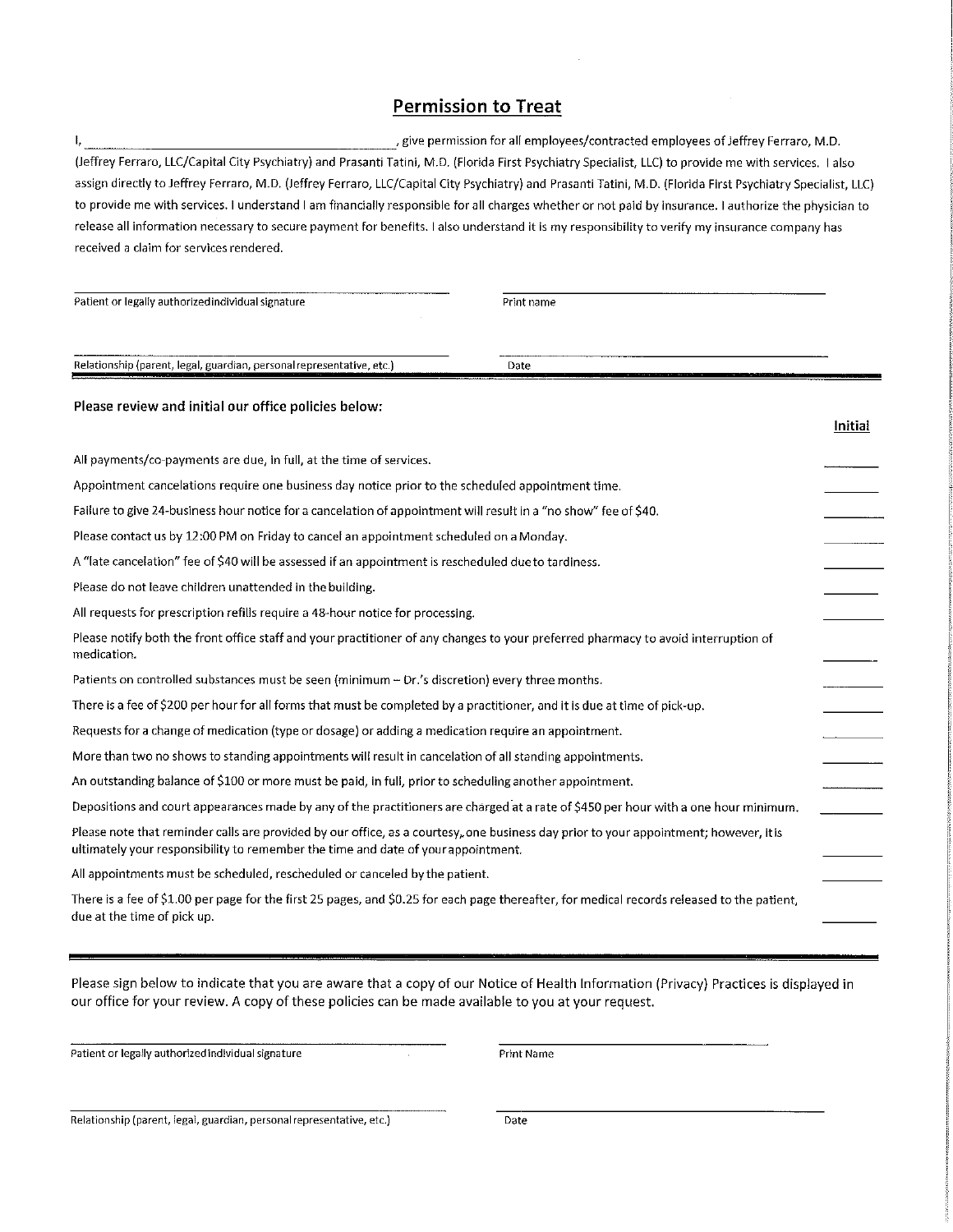## Mental Health Questionnaire - Please complete all information on<br>this form and bring it to the first visit.

| What is/are the problem(s) for which you are seeking help?                                                                                                                                                                                                             |                                                                                  |         |                     |  |
|------------------------------------------------------------------------------------------------------------------------------------------------------------------------------------------------------------------------------------------------------------------------|----------------------------------------------------------------------------------|---------|---------------------|--|
|                                                                                                                                                                                                                                                                        |                                                                                  |         |                     |  |
|                                                                                                                                                                                                                                                                        |                                                                                  |         |                     |  |
|                                                                                                                                                                                                                                                                        |                                                                                  |         |                     |  |
| What are your treatment goals?                                                                                                                                                                                                                                         |                                                                                  |         |                     |  |
|                                                                                                                                                                                                                                                                        |                                                                                  |         |                     |  |
|                                                                                                                                                                                                                                                                        | ,一个人的人都是一个人的人,但是,我们的人都是不是,我们的人都是不是,我们的人都是不是,我们的人都是不是,我们的人都是不是,我们的人都是不是,我们的人都是不是, |         |                     |  |
| Current Symptoms Checklist: (please check all that apply)                                                                                                                                                                                                              |                                                                                  |         |                     |  |
| () Depressed Mood                                                                                                                                                                                                                                                      | () Racing thoughts                                                               |         | () Excessive Worry  |  |
| () Unable to enjoy activities                                                                                                                                                                                                                                          | () Impulsivity                                                                   |         | () Anxiety attacks  |  |
| () Sleep pattern disturbance                                                                                                                                                                                                                                           | () Increased risky behavior                                                      |         | () Avoidance        |  |
| () Loss of interest                                                                                                                                                                                                                                                    | () Increased libido                                                              |         | () Hallucinations   |  |
| () Concentration/forgetfulness                                                                                                                                                                                                                                         | () Decreased need for sleep                                                      |         | () Suspiciousness   |  |
| () Change in appetite                                                                                                                                                                                                                                                  | () Excessive energy                                                              |         | () Decreased libido |  |
| () Excessive guilt                                                                                                                                                                                                                                                     | () Increased irritability                                                        |         |                     |  |
| () Fatigue                                                                                                                                                                                                                                                             | () Crying spells                                                                 |         |                     |  |
| Have you ever had feelings or thoughts that you didn't want to live? () Yes () No If YES, please answer the<br>following. If NO, please skip the next question.<br>Do you currently feel that you don't want to live? () Yes () No<br><b>Past Psychiatric History:</b> |                                                                                  |         |                     |  |
| Outpatient Treatment? () Yes () No If yes, describe nature of treatment, when and by whom:                                                                                                                                                                             |                                                                                  |         |                     |  |
| Reason Dates Treated By Whom                                                                                                                                                                                                                                           |                                                                                  |         |                     |  |
|                                                                                                                                                                                                                                                                        |                                                                                  |         |                     |  |
|                                                                                                                                                                                                                                                                        |                                                                                  |         |                     |  |
| Inpatient Treatment/Psychiatric Hospitalization? () Yes () No If yes, describe nature of treatment, when and by whom:                                                                                                                                                  |                                                                                  |         |                     |  |
| Reason                                                                                                                                                                                                                                                                 | Dates Treated                                                                    | By Whom |                     |  |
|                                                                                                                                                                                                                                                                        |                                                                                  |         |                     |  |
|                                                                                                                                                                                                                                                                        |                                                                                  |         |                     |  |
|                                                                                                                                                                                                                                                                        |                                                                                  |         |                     |  |
|                                                                                                                                                                                                                                                                        |                                                                                  |         |                     |  |
|                                                                                                                                                                                                                                                                        |                                                                                  |         |                     |  |
|                                                                                                                                                                                                                                                                        |                                                                                  |         |                     |  |

 $\sim$   $\sim$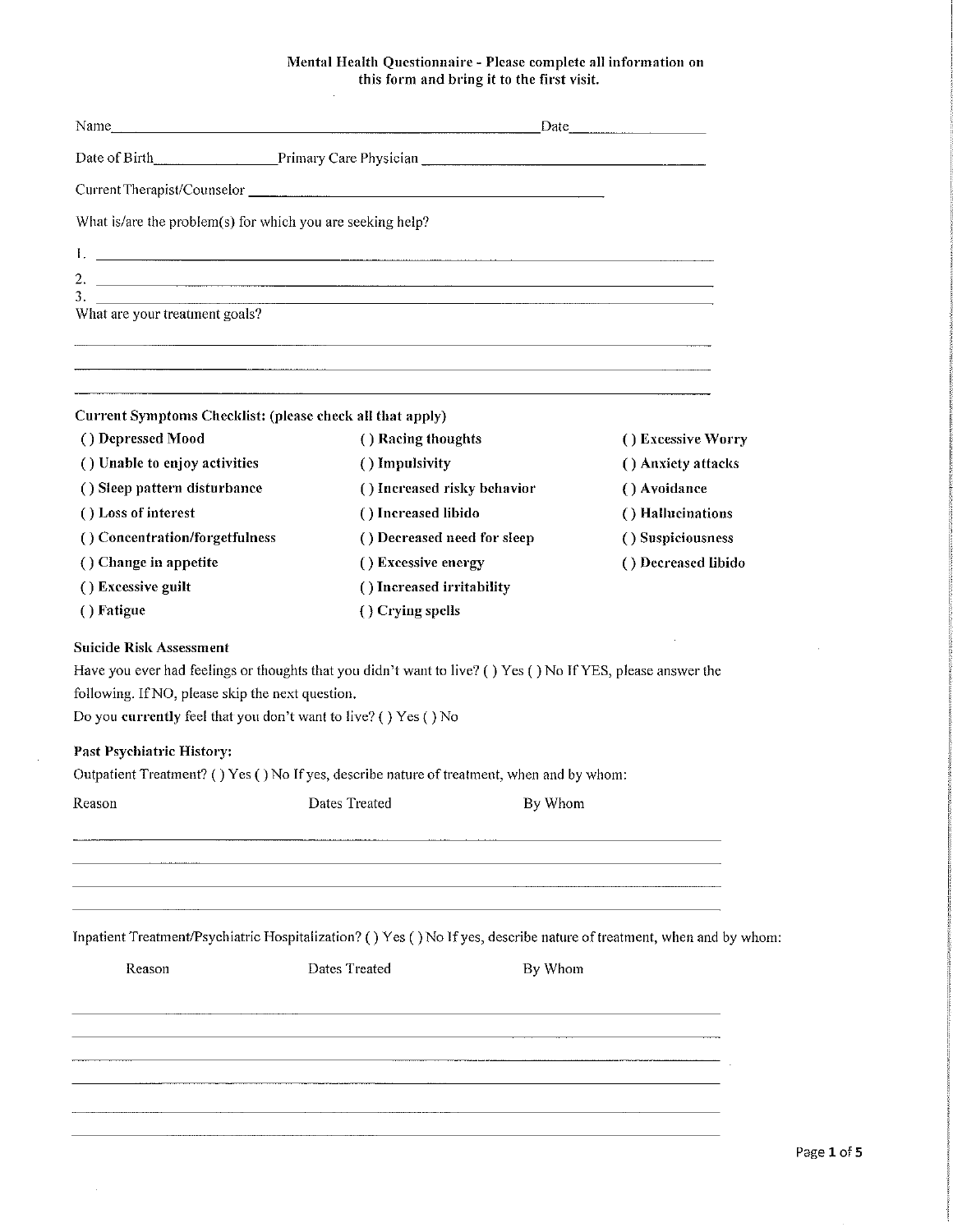| (if you can't remember all the details, just write in what you do remember).<br>Antidepressants:                                                                                                                               | Dates | Dosage | Past Psychiatric Medications: If you have ever taken any of the following medications, please indicate dates, dosage, and how helpful they were<br>Response/Side-Effects |  |
|--------------------------------------------------------------------------------------------------------------------------------------------------------------------------------------------------------------------------------|-------|--------|--------------------------------------------------------------------------------------------------------------------------------------------------------------------------|--|
|                                                                                                                                                                                                                                |       |        |                                                                                                                                                                          |  |
|                                                                                                                                                                                                                                |       |        |                                                                                                                                                                          |  |
|                                                                                                                                                                                                                                |       |        |                                                                                                                                                                          |  |
|                                                                                                                                                                                                                                |       |        |                                                                                                                                                                          |  |
|                                                                                                                                                                                                                                |       |        |                                                                                                                                                                          |  |
|                                                                                                                                                                                                                                |       |        |                                                                                                                                                                          |  |
|                                                                                                                                                                                                                                |       |        |                                                                                                                                                                          |  |
|                                                                                                                                                                                                                                |       |        |                                                                                                                                                                          |  |
| Wellbutrin (bupropion) expansion and the contract of the contract of the contract of the contract of the contract of the contract of the contract of the contract of the contract of the contract of the contract of the contr |       |        |                                                                                                                                                                          |  |
|                                                                                                                                                                                                                                |       |        |                                                                                                                                                                          |  |
|                                                                                                                                                                                                                                |       |        |                                                                                                                                                                          |  |
|                                                                                                                                                                                                                                |       |        |                                                                                                                                                                          |  |
|                                                                                                                                                                                                                                |       |        |                                                                                                                                                                          |  |
|                                                                                                                                                                                                                                |       |        |                                                                                                                                                                          |  |
|                                                                                                                                                                                                                                |       |        |                                                                                                                                                                          |  |
| <b>Mood Stabilizers:</b>                                                                                                                                                                                                       |       |        |                                                                                                                                                                          |  |
|                                                                                                                                                                                                                                |       |        |                                                                                                                                                                          |  |
|                                                                                                                                                                                                                                |       |        |                                                                                                                                                                          |  |
|                                                                                                                                                                                                                                |       |        |                                                                                                                                                                          |  |
|                                                                                                                                                                                                                                |       |        |                                                                                                                                                                          |  |
| <b>Antipsychotics/Mood Stabilizers:</b>                                                                                                                                                                                        |       |        |                                                                                                                                                                          |  |
|                                                                                                                                                                                                                                |       |        |                                                                                                                                                                          |  |
|                                                                                                                                                                                                                                |       |        |                                                                                                                                                                          |  |
|                                                                                                                                                                                                                                |       |        |                                                                                                                                                                          |  |
|                                                                                                                                                                                                                                |       |        |                                                                                                                                                                          |  |
|                                                                                                                                                                                                                                |       |        |                                                                                                                                                                          |  |
|                                                                                                                                                                                                                                |       |        |                                                                                                                                                                          |  |
|                                                                                                                                                                                                                                |       |        |                                                                                                                                                                          |  |
| <b>Sedative/Hypnotics:</b>                                                                                                                                                                                                     |       |        |                                                                                                                                                                          |  |
|                                                                                                                                                                                                                                |       |        |                                                                                                                                                                          |  |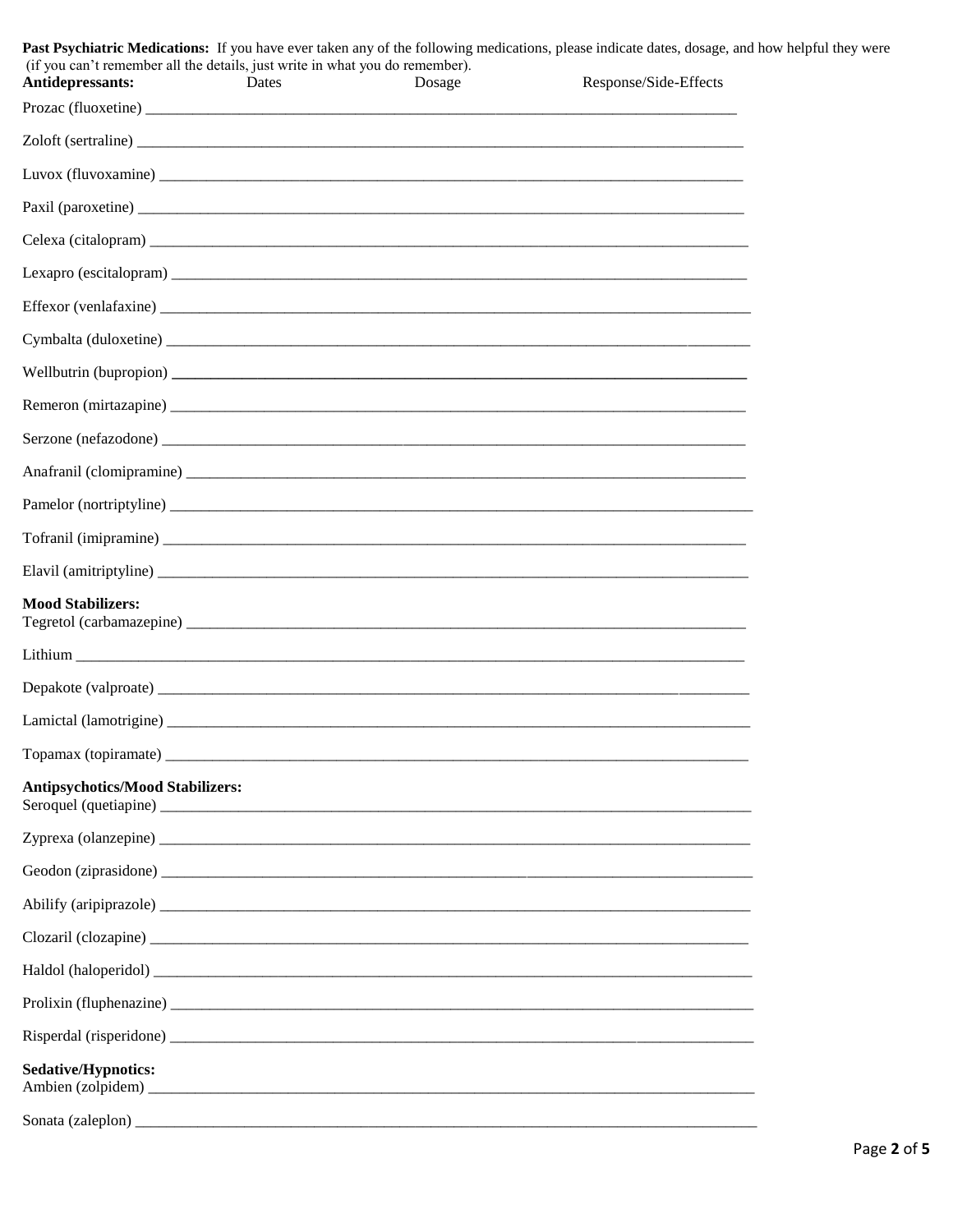|                                                                                                     | Dates                                                                                                          |                    | Dosage                         |                                                | Response/Side-Effects                                                                                                                                                                                                     |
|-----------------------------------------------------------------------------------------------------|----------------------------------------------------------------------------------------------------------------|--------------------|--------------------------------|------------------------------------------------|---------------------------------------------------------------------------------------------------------------------------------------------------------------------------------------------------------------------------|
|                                                                                                     |                                                                                                                |                    |                                |                                                |                                                                                                                                                                                                                           |
|                                                                                                     |                                                                                                                |                    |                                |                                                |                                                                                                                                                                                                                           |
|                                                                                                     |                                                                                                                |                    |                                |                                                |                                                                                                                                                                                                                           |
| <b>ADHD</b> medications:                                                                            |                                                                                                                |                    |                                |                                                |                                                                                                                                                                                                                           |
|                                                                                                     |                                                                                                                |                    |                                |                                                |                                                                                                                                                                                                                           |
|                                                                                                     |                                                                                                                |                    |                                |                                                |                                                                                                                                                                                                                           |
|                                                                                                     |                                                                                                                |                    |                                |                                                |                                                                                                                                                                                                                           |
| <b>Anti-Anxiety medications:</b>                                                                    |                                                                                                                |                    |                                |                                                |                                                                                                                                                                                                                           |
|                                                                                                     |                                                                                                                |                    |                                |                                                |                                                                                                                                                                                                                           |
|                                                                                                     |                                                                                                                |                    |                                |                                                |                                                                                                                                                                                                                           |
|                                                                                                     | Valium (diazepam)                                                                                              |                    |                                |                                                |                                                                                                                                                                                                                           |
|                                                                                                     |                                                                                                                |                    |                                |                                                |                                                                                                                                                                                                                           |
|                                                                                                     | Buspar (buspirone) et al. 2010 and 2010 and 2010 and 2010 and 2010 and 2010 and 2010 and 2010 and 2010 and 201 |                    |                                |                                                |                                                                                                                                                                                                                           |
| <b>Family Psychiatric History:</b><br>Bipolar disorder<br>Depression<br>Anxiety<br>Anger<br>Suicide | () Yes () No<br>$( )$ Yes $( )$ No<br>$( )$ Yes $( )$ No<br>$( )$ Yes $( )$ No<br>$( )$ Yes $( )$ No           |                    | Schizophrenia<br>Alcohol Abuse | Post-Traumatic stress<br>Other substance abuse | Has anyone in your immediate family (parents, grandparents, siblings, children, aunts/uncles) been diagnosed with or treated for:<br>$( )$ Yes $( )$ No<br>$( )$ Yes $( )$ No<br>$( )$ Yes $( )$ No<br>$( )$ Yes $( )$ No |
| <b>Substance Use:</b>                                                                               | Have you ever been treated for alcohol or drug abuse? ( ) Yes ( ) No                                           |                    |                                |                                                |                                                                                                                                                                                                                           |
|                                                                                                     | Have you ever tried the following? (check yes or no)                                                           |                    |                                |                                                |                                                                                                                                                                                                                           |
|                                                                                                     |                                                                                                                | Yes                | N <sub>o</sub>                 |                                                | If yes, how long and when did you last use?                                                                                                                                                                               |
| Methamphetamine                                                                                     |                                                                                                                | ( )                | ( )                            |                                                |                                                                                                                                                                                                                           |
| Cocaine                                                                                             |                                                                                                                | $\left( \ \right)$ | ( )                            |                                                |                                                                                                                                                                                                                           |
| Stimulants (pills)                                                                                  |                                                                                                                | ( )                | ( )                            |                                                |                                                                                                                                                                                                                           |
| Heroin                                                                                              |                                                                                                                | ( )                | $\left( \quad \right)$         |                                                |                                                                                                                                                                                                                           |
| LSD or Hallucinogens                                                                                |                                                                                                                | $\left( \ \right)$ | ( )                            |                                                |                                                                                                                                                                                                                           |
| Marijuana                                                                                           |                                                                                                                | ( )                | ( )                            |                                                |                                                                                                                                                                                                                           |
| Pain Killers (not as prescribed)                                                                    |                                                                                                                | ( )                | ( )                            |                                                |                                                                                                                                                                                                                           |
| Methadone                                                                                           |                                                                                                                | $\left( \right)$   | ( )                            |                                                | <u> 1989 - Johann John Stein, mars an deus Amerikaansk kommunister (</u>                                                                                                                                                  |
| Tranquilizer/Sleeping pills                                                                         |                                                                                                                | $\left( \right)$   | ( )                            |                                                |                                                                                                                                                                                                                           |
| Alcohol                                                                                             |                                                                                                                | ( )                | ( )                            |                                                |                                                                                                                                                                                                                           |
| Ecstasy                                                                                             |                                                                                                                | ( )                | ( )                            |                                                |                                                                                                                                                                                                                           |
|                                                                                                     |                                                                                                                |                    |                                |                                                |                                                                                                                                                                                                                           |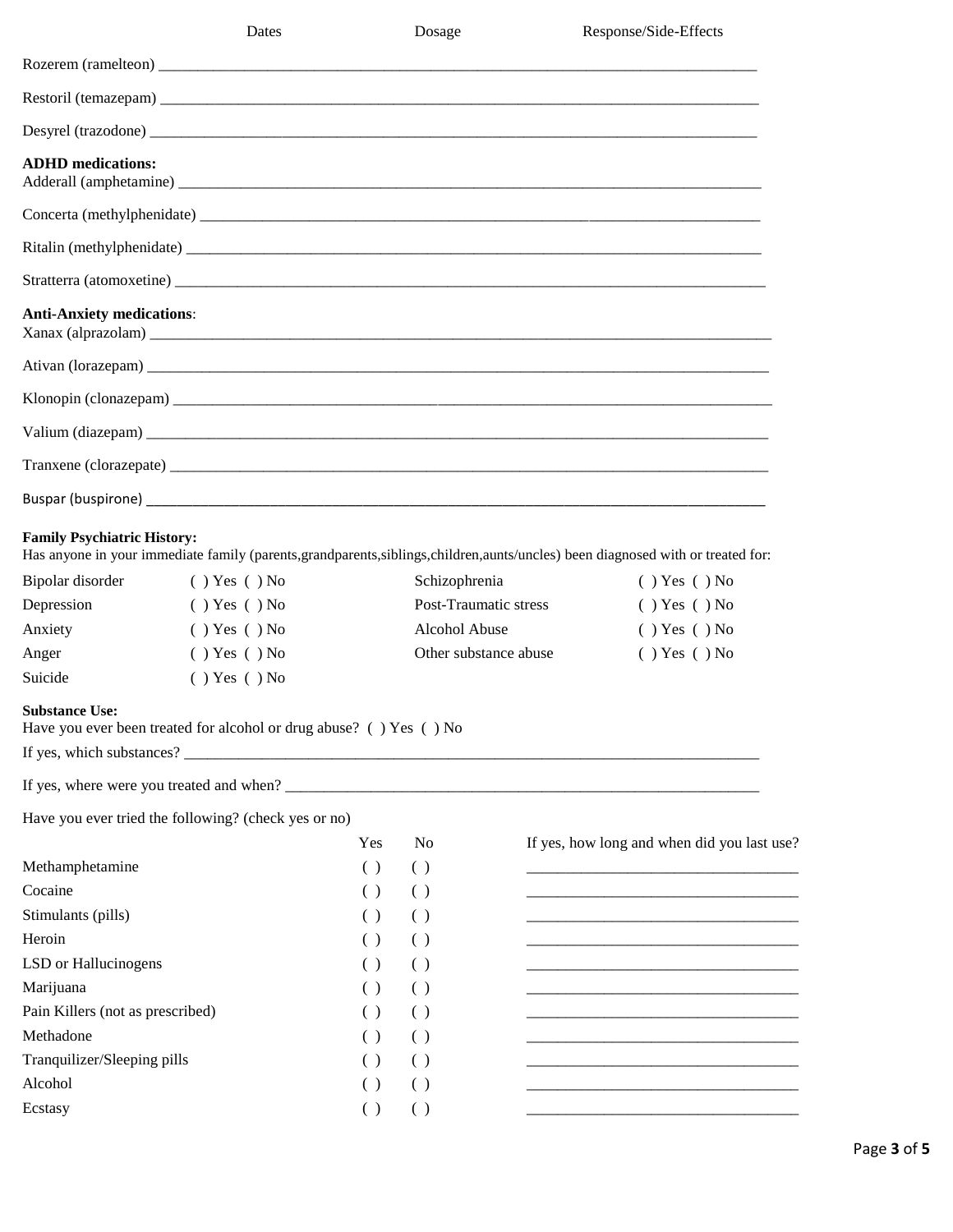| <b>Tobacco History:</b>                                                                        | Have you ever smoked cigarettes? () Yes () No Currently? () Yes () No How many years? ______________                                                                                                                             |
|------------------------------------------------------------------------------------------------|----------------------------------------------------------------------------------------------------------------------------------------------------------------------------------------------------------------------------------|
|                                                                                                |                                                                                                                                                                                                                                  |
| Pipe, cigars or chewing tobacco: Currently? () Yes () No In the past? () Yes () No             |                                                                                                                                                                                                                                  |
|                                                                                                |                                                                                                                                                                                                                                  |
| <b>Medical History:</b>                                                                        |                                                                                                                                                                                                                                  |
|                                                                                                | Do you have any concerns about your physical health that you would like to discuss with us? () Yes () No                                                                                                                         |
|                                                                                                |                                                                                                                                                                                                                                  |
| List ALL current prescription medications and how often you take them (if none, write 'none'): |                                                                                                                                                                                                                                  |
| <b>Medication Name</b>                                                                         | <b>Total Daily Dosage</b><br><b>Estimated Start Date</b>                                                                                                                                                                         |
|                                                                                                |                                                                                                                                                                                                                                  |
|                                                                                                |                                                                                                                                                                                                                                  |
|                                                                                                |                                                                                                                                                                                                                                  |
|                                                                                                |                                                                                                                                                                                                                                  |
|                                                                                                |                                                                                                                                                                                                                                  |
|                                                                                                |                                                                                                                                                                                                                                  |
|                                                                                                |                                                                                                                                                                                                                                  |
|                                                                                                |                                                                                                                                                                                                                                  |
|                                                                                                |                                                                                                                                                                                                                                  |
|                                                                                                |                                                                                                                                                                                                                                  |
|                                                                                                |                                                                                                                                                                                                                                  |
|                                                                                                |                                                                                                                                                                                                                                  |
|                                                                                                |                                                                                                                                                                                                                                  |
|                                                                                                |                                                                                                                                                                                                                                  |
| <b>Women:</b> Are you currently pregnant or do you think you might be pregnant? () Yes () No   |                                                                                                                                                                                                                                  |
| Are you planning to get pregnant in the near future? () Yes () No                              |                                                                                                                                                                                                                                  |
| <b>Family Background and Childhood History:</b>                                                |                                                                                                                                                                                                                                  |
|                                                                                                |                                                                                                                                                                                                                                  |
|                                                                                                |                                                                                                                                                                                                                                  |
|                                                                                                |                                                                                                                                                                                                                                  |
|                                                                                                | What is/was your mother's occupation?<br>The second contract of the second contract of the second contract of the second contract of the second contract of the second contract of the second contract of the second contract of |
|                                                                                                | Did your parents' divorce? () Yes () No If so, how old were you when they divorced?                                                                                                                                              |
|                                                                                                | If your parents divorced, who did you live with?                                                                                                                                                                                 |
| <b>Educational History:</b>                                                                    |                                                                                                                                                                                                                                  |
|                                                                                                |                                                                                                                                                                                                                                  |
|                                                                                                |                                                                                                                                                                                                                                  |
|                                                                                                |                                                                                                                                                                                                                                  |